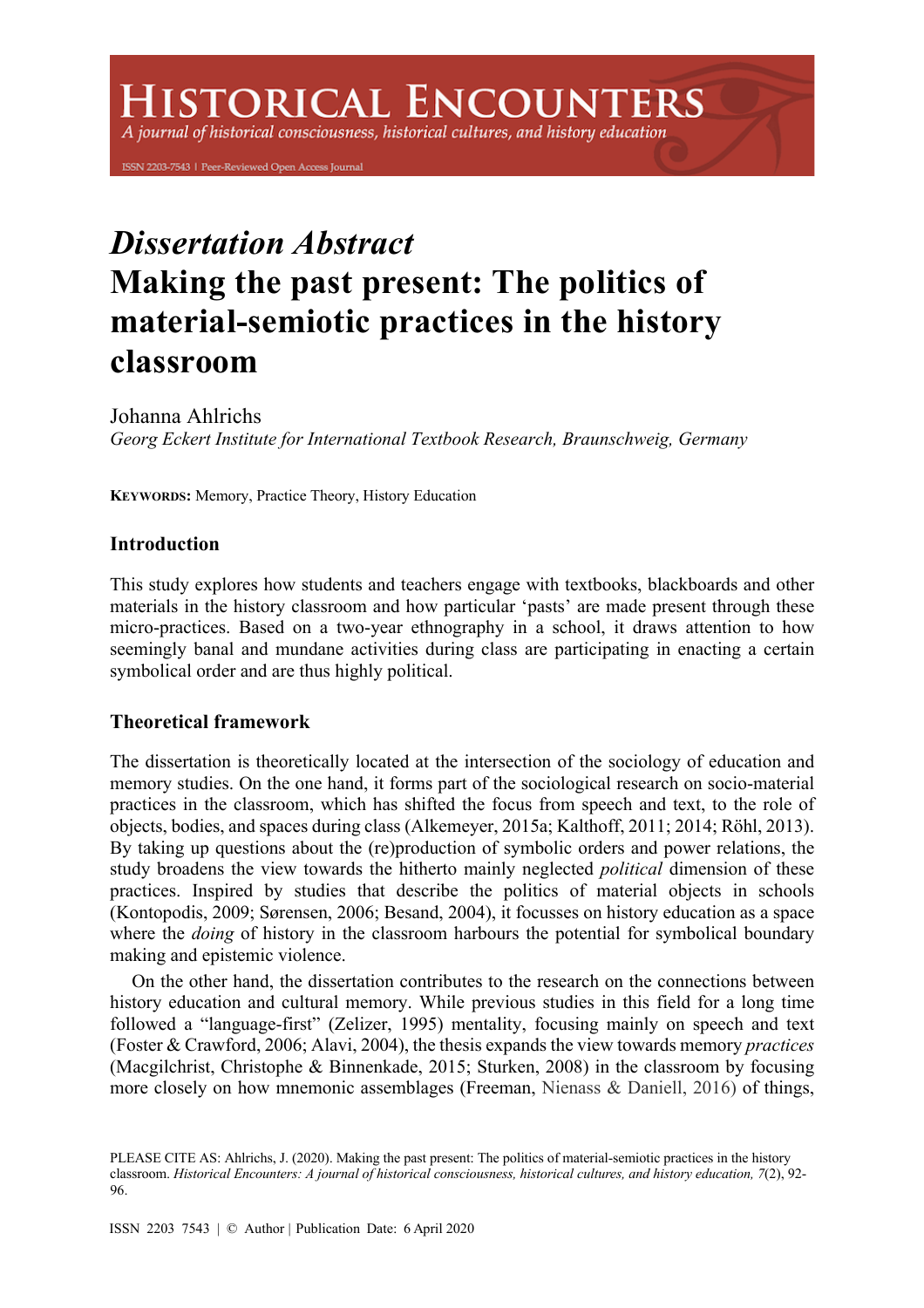such as humans, language and symbols, co-produce history. By drawing on a rich tradition of practice theories, with a focus on 'small events', and the close empirical attention to the performative enacting of sociality, the dissertation proposes a perspective on *performative practices of making the past present*, like the way history is presented through and in the complex but mundane classroom activities. As an analytical focus to approach these complex enactments, four core dimensions are identified: the material; semiotic; symbolic; and sensual dimension.

#### **Methodological approach**

In order to implement the intended research perspective, I entered the field of history education itself and using a set of ethnographic methods accompanied a German high school history class for two years (Breidenstein, et al., 2013, p. 34; O'Reilly, 2005). The field work entailed six weeks of intensive participant observation of the full school day, in the first stage of fieldwork, followed by two years of participant observation in History class (two hours perweek) in Grades 9 and10. This included: building rapport and trust with teachers and students; taking field notes of classroom activities; audio-supported observations for selected cases; the analysis of documents, media and teaching materials; informal chats with staff in staff room, lunch, evenings; informal chats with students in break times, lunch, and other peer-group contexts; audio-recorded individual interviews with teachers and selected students; audio-recorded individual discourse-based interviews with teachers and students on particularly controversial curricular moments; group discussions with students (random class members); friendship group discussions with students; and, participant observation of excursions relevant to the history class.

My aim during fieldwork was to observe the form (rather than the topics) of the classes, to remain open to the practices which unfold (rather than focusing on ready-made assumptions about 'good' history education), and to concentrate on the performativity rather than on the possible underlying thoughts, learning processes, or aims of the participants. The written account of my observations is not giving a broad overview of what happened in class but a selection of scenes and representations relevant for the research question. Also, I intended not to smooth the complexity of the field but to allow ambivalences and to tell a story that is enlightening and meaningful on the one hand, and also jars or interrupts ('*irritiert*') on the other (Law, 2004; Verran, 2001). The categories used in the text evolved inductively from the field. What particularly caught my attention were questions that came up during talks with the students about the objectiveness of history, the way the past is structured and the material connections that are made in representations of history. This led to three main chapters: Reality, Order and Associations.

#### **Key findings**

In the chapter *Reality*, I trace the potential of everyday classroom practices to shape the essence of history. Based on the assumption that the question of the reality of history is highly political as it allows for the exclusion of everything that is not regarded as the "real" version, as well as for the determination and essentializating of people and their stories (Spivak 2008; Castro-Varela & Dhawan, 2015; Barricelli, 2009), the chapter foregrounds activities in which the 'reality' of history is negotiated and enacted. It demonstrates how in some everyday practices, history is made present as something solid, reliable and unambiguous while in other practices, it presents itself as abstract, flexible and ambivalent. First, the chapter shows how practices of handling, touching and looking at the textbook enacts history as a material other that can be observed and bodily approached. Here, history is made present as an objective and solid block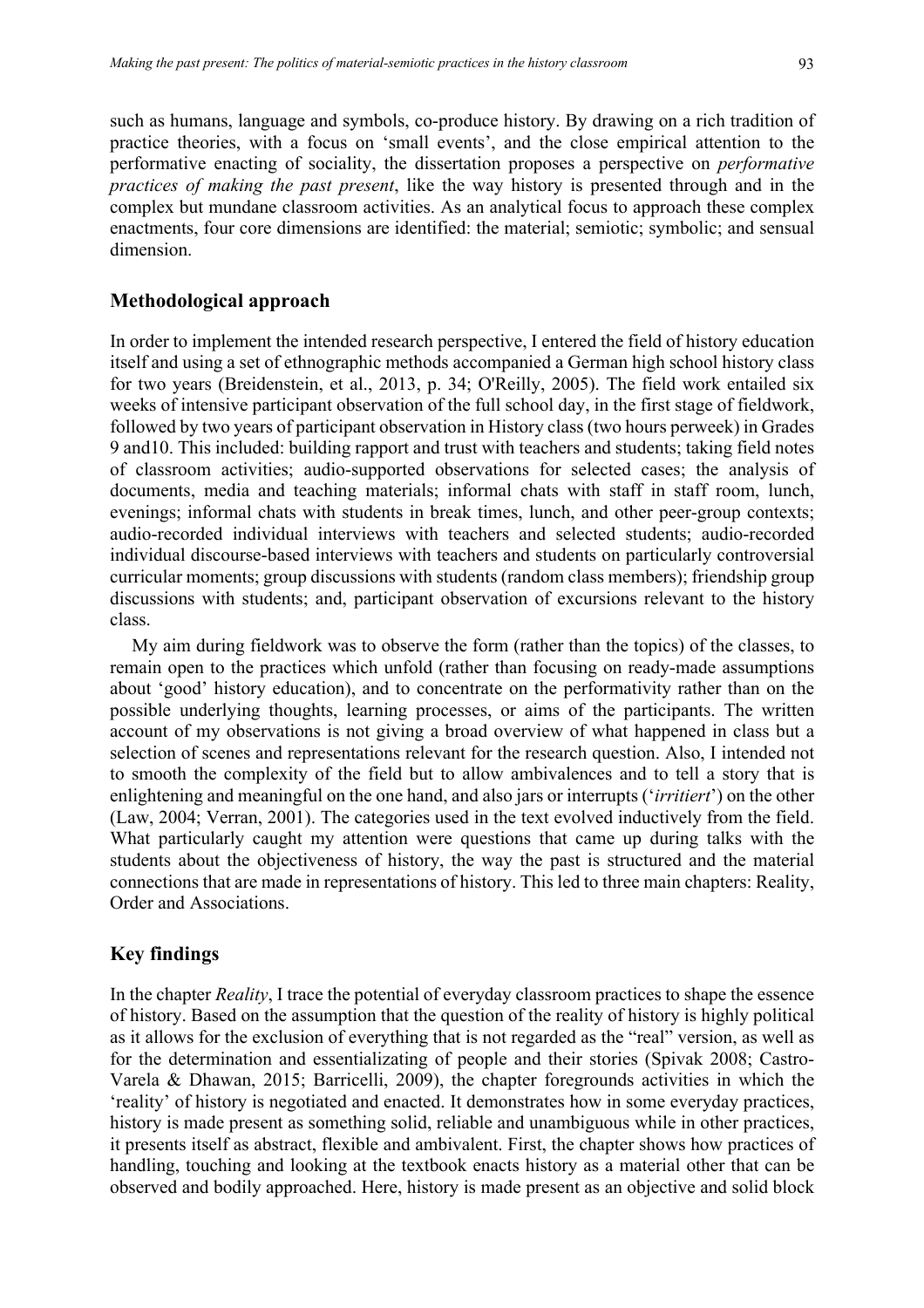of knowledge. Second, I describe how the semiotic and symbolic features of the textbook interplay with practices of routine usage, of caring and referencing have the potential to present history as something trustworthy and safe. Third, I analyse how practices of writing on the blackboard as well as students taking notes, signals what is to count as worth knowing, making history visible and observable, and making the past present as something univocal and definite. The analysis also identifies moments in which students appropriate the textbook for tactical goals, such as killing a wasp or teasing a fellow student. In addition, moments in which, for instance, the classroom is interrupted by students questioning the authority of the textbook or reshaping whose perspective counts as they reconfigure the textbook text in their jotters (notebooks/exercise books). And, moments in which the material practices subvert the stated goals of teaching, multiple perspectives, and constructivist theories of history.

The chapter *Order* inquiries into the ways in which classifications, systems, structures, and orderings tidy up the messiness of references to the past into neat simplifications. In this section, I ask what kind of epistemic work these orderings are doing, how they categorize and become more complex, and how they create coherence and non-coherence. The analysis suggests that in practices of taking notes from the textbook and of creating posters for classroom presentations the material-semiotic-symbolic-semiotic orders of text, layout, pages, tables or lists enact epistemic borders, and produce a theory of history in which the past is structured, orderly and straightforward. At the same time, I also describe practices of blurring these borders and of generating disorder. The political implications of these practices of (dis)ordering lay in the potential of symbolic boundary making and the negation of the ambivalent and the unfitting. Ordering systems homogenise its parts, create differences and exclude everything that cannot be classified (Bowker & Star, 1999; Law & Mol, 2002). I argue that the everyday practice of structuring, categorising and ordering in the classroom thus has the potential to foster approaches to past and present realities that exclude certain perspectives and stories.

In *Associations*, I turn towards the temporal logic of history education and explore the enacting of a linear narrativity in class. The analysis focusses on segmentations and connections in daily school life (between subjects, classes, or class levels), as well as on mundane practices of turning the page or of drawing lines and arrows. Drawing on theoretical work highlighting multiple possible understandings of time (Le Goff, 1999; Luhmann, 1988; Nassehi, 1993), the section illustrates the impact of these practices to enact chronology, linearity and causality as common sense. I argue that this has political implications since the enacted linearity, which often slides into a teleology, reproduces western/global North imaginations and narratives of modernity, of progress, of colonial distinctions and enduring global hierarchies (Chakrabarty, 2000; Barricelli, 2013). However, I also consider potential moves away from modernity by considering the flexible and nonlinear associations enabled by pinboards, digital databases, and hypertext.

#### **Conclusions**

On an empirical level, the study provides a perspective to the long-standing calls to examine how textbooks are used in practice and to what extent the ideologies, forms of knowledge, and distribution of the sensible produced in these books are reproduced or subverted in classroom practice.

On a theoretical level, the thesis proposes a conceptualisation of memory practices, shifting the focus from humans or things to complex enactments of the past. Also, it demonstrates that the way we look at the past is not only, as even recent works in memory studies continue to argue, influenced by 'ruling groups', but that inadvertent and apparently banal practices have a strong effect on how power relations in cultural memory unfold.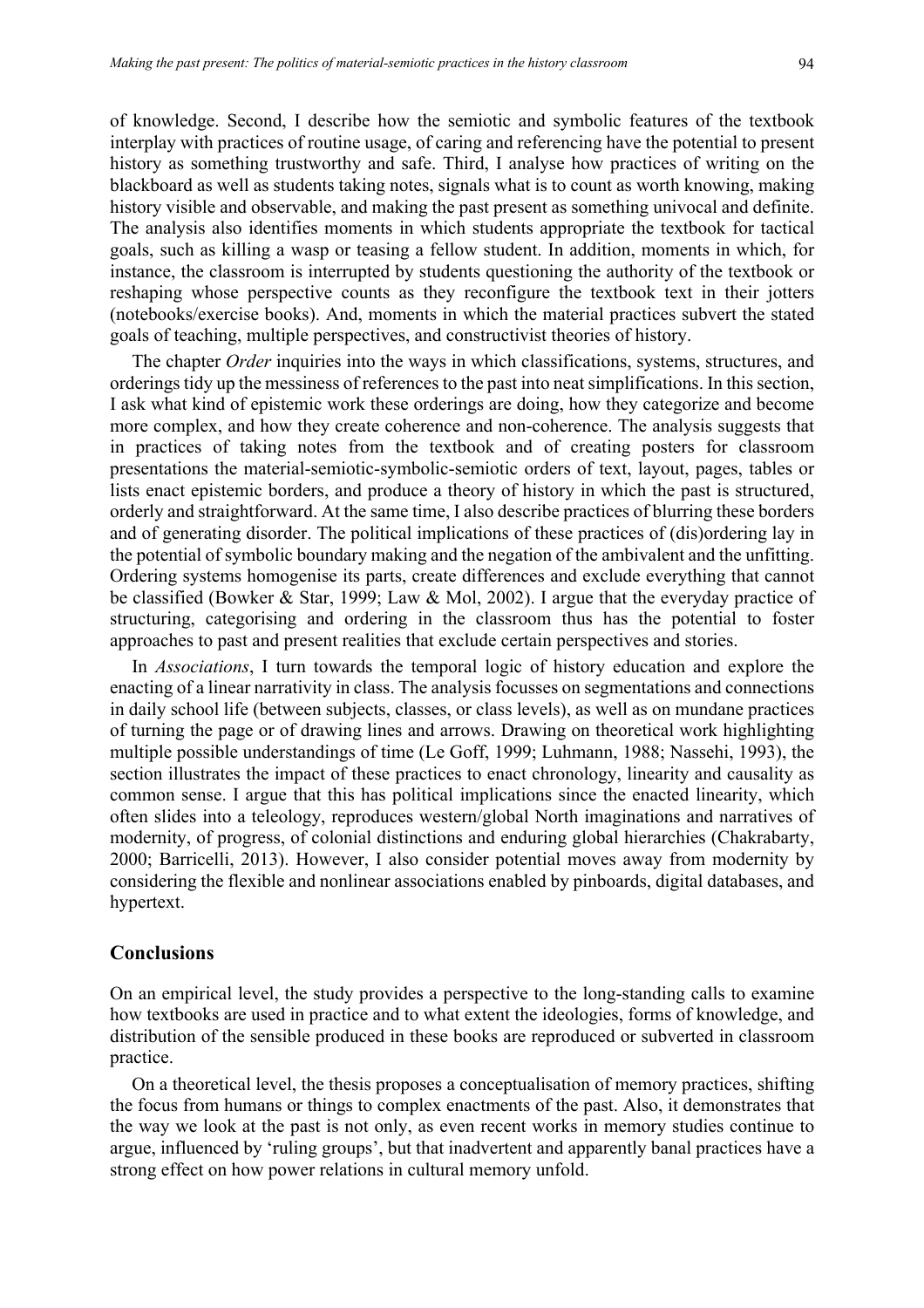Overall, one central outcome of the study is to suggest that social inequality and exclusion are reproduced not only in large scale, but through the everyday, apparently mundane, materialsemiotic practices of symbolic boundary making. The thesis demonstrates how particular theories of history, and certain perspectives on global hierarchies and social differences which are encoded into the curriculum and textbooks are creatively reproduced in everyday practices of the classroom. It draws attention to the *incidental/in-advertent* enacting of unequal (global) power relations and modernist theories of history. Despite good intentions, and occasional fissures and creative reinterpretations, overall the material, sensual, symbolical and semiotic dimensions of practices involving the textbook, the blackboard, the jotters and desks, and other entangled classroom things are intimately implicated in symbolical boundary-making. The thesis is also a plea to consider the relevance of the apparently banal in history education and to include the political dimension into research on school practices.

#### **References**

- Alavi, B. (2004). Geschichtsschulbücher als Erinnerungsorte: Ein Gedächtnis für die Einwanderungsgesellschaft. In J. Motte, & R. Ohliger (Eds.), *Geschichte und Gedächtnis in der Einwanderungsgesellschaft: Migration zwischen historischer Rekonstruktion und Erinnerungspolitik* (pp. 199-212). Essen: Klartext.
- Alkemeyer, T., Kalthoff, H., & Rieger-Ladich, M. (Eds.) (2015). *Bildungspraxis: Körper - Räume - Objekte*. Weilerswist: Velbrück Wissenschaft.
- Barricelli, M. (2009). Narrativität, Diversität, Humanität: Vielfalt und Einheit im Prozess des historischen Lernens. In J. Rüsen, & H. Laass (Eds.), *Interkultureller Humanismus: Menschlichkeit in der Vielfalt der Kulturen* (pp. 280-299).Schwalbach/Ts: Wochenschau.
- Barricelli, M. (2013). Collected memories statt kollektives Gedächtnis: Zeitgeschichte in der Migrationsgesellschaft. In M. Furrer, & K. Messmer (Eds.), *Handbuch Zeitgeschichte im Geschichtsunterricht* (pp. 89-118). Schwalbach/Ts.: Wochenschau.
- Besand, A. (2004). *Angst vor der Oberfläche: Zum Verhältnis ästhetischen und politischen Lernens im Zeitalter neuer Medien*. Schwalbach/Ts: Wochenschau.
- Bowker, G. C., & Star, S. L. (1999). *Sorting Things Out: Classification and its Consequences*. Cambridge: MIT Press.
- Breidenstein, G., Hirschauer, S., & Kalthoff, H. (2013), *Ethnografie: Die Praxis der Feldforschung*. Konstanz: UTB.
- Castro Varela, M. & Dhawan, N. (2015). *Postkoloniale Theorie: Eine kritische Einführung*. Bielefeld: Transcript.
- Chakrabarty, D. (2000). *Provincializing Europe: Postcolonial Thought and Historical Difference*. Princeton: University Press.
- Foster, S. J., & Crawford, K. A. (Eds.), (2006). *What shall we tell the children? International perspectives on school history textbooks*. Grennwich: Information Age Publishing.
- Freeman, L. & Nienass, B., & Daniell, R. (2016). Memory materiality sensuality*. Memory Studies, 9*(1), 3–12.
- Kalthoff, H. (2011). Social Studies of Teaching and Education: Skizze einer sozio-materiellen Bildungsforschung. In D. Šuber, H. Schäfer, & S. Prinz (Eds.), *Pierre Bourdieu und die Kulturwissenschaften: Zur Aktualität eines undisziplinierten Denkens* (pp. 107-131). Konstanz: UVK.